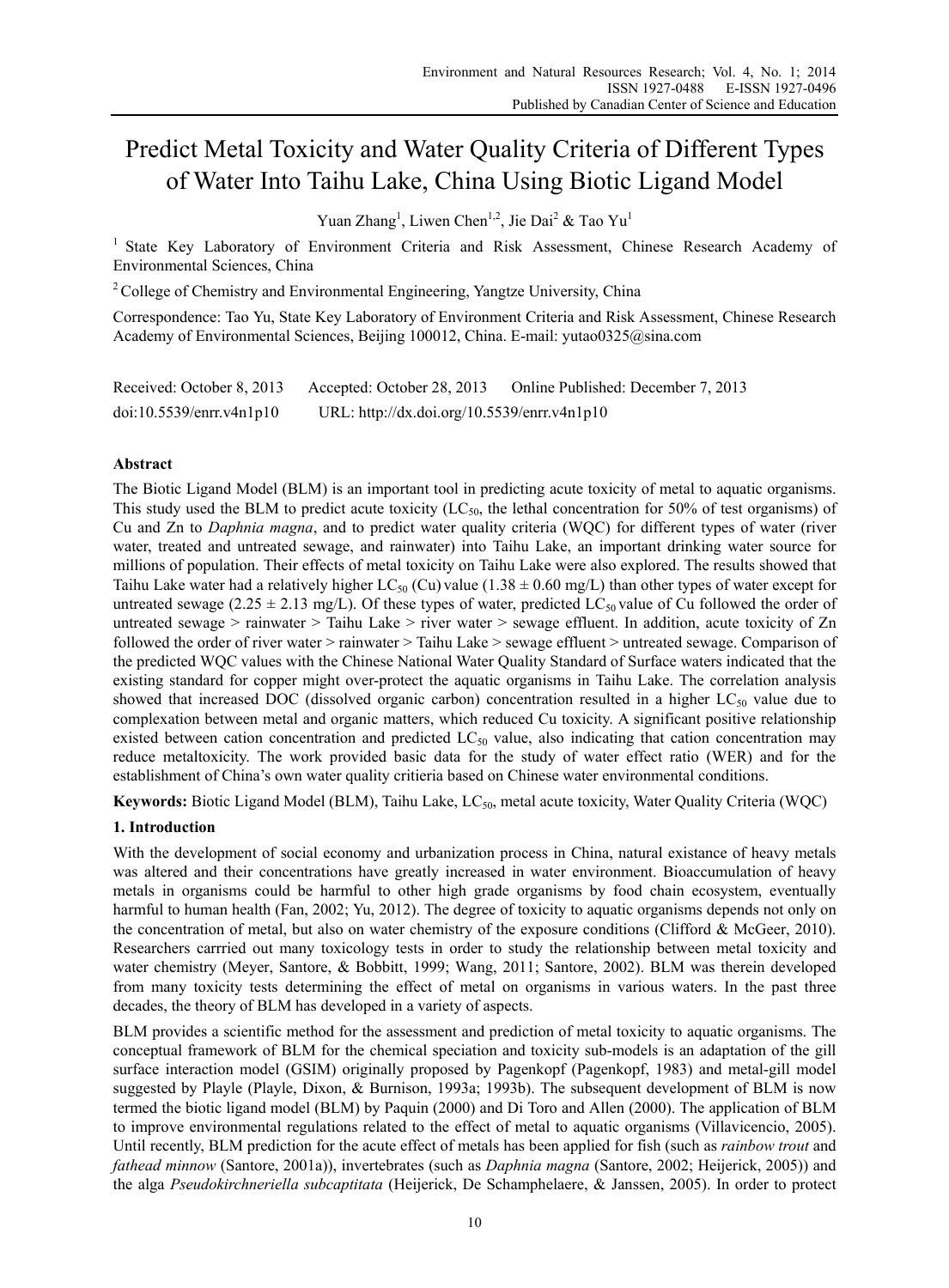the aquatic organisms, the U.S. Environmental Protection Agency (EPA) has recommended use of BLM in establishment of water quality criteria (WQC) for Cu (USEPA, 2007). And it is also recommended to revise water quality standard both in developed and developing countries (Feng, 2012a).

Since 2000, many countries (e.g., Australia, New Zealand, and the Netherlands) and Organizations (e.g., the European Union (EU) and World Health Organization) have also published or revised water quality criteria (Feng, 2012b). In recent years, Canada and the United States had taken step to apply this scientific tool into water quality criteria. Compared with developed countries, China began to establish its own WQC system only recently (Wu, 2010). Although Chinese government and scholars have realized the limitation of existing WQC that only based on total dissolved metal concentrations in the waters, the implementation of BLM in the establishment of WQC system in China still has a long way to go (Chen, 2011; Wu, 2011).

The lake of Taihu, located in the Yangtze River Delta, is a hypereutrophic lake (Zhang, Hu, & Yu, 2012). It is the third largest freshwater lake in China, with the lake area of  $2250 \text{ km}^2$ . Taihu Lake is shallow, with an average water depth of only 2 m. It is important for a variety of purposes including drinking, fishing, recreation, agriculture, and industry for many local cities such as Wuxi and Suzhou (Yu, 2012). With the local socioeconomic development, the lake water is intensively affected by discharges of industrial and agricultural effluents, together with other artificial activities (Yu, 2012; Cui, Yan, & Cheng, 2010).

The aim of this project is to describe the application of BLM for predicting the effects of different types of water on acute toxicity of metal and to explain how the discharges affect the water quality of Taihu Lake. Additionally, the study provides the basic data for the determination of WER and offers the basic date for the establishment of water quality criteria under the Chinese conditions.

## **2. Materials and Methods**

## *2.1 Sampling*

In the early November of 2012, fifteen sites were sampled in Taihu Lake and ambient water including sewage water (sewage effluent and untreated sewage), river water, rainwater and Taihu Lake water (Figure 1). Of the 15 sites, five sites (T1-T5) were located in different representative parts of the Westlake or Eastlake and two sites (R1-R2) were located in the Caoqiao River (the largest tributary of Taihu Lake). To explore the impact of water inputs on water quality of the lake, we sampled six sites in six sewage treatment plants (STP) around the Taihu Lake. We also collected rainwater that has direct effect on the lake. The point source discharge (W7) was untreated sewage directly discharged into the lake. At each site, we collected two parallel water samples at 1-1.5 m depth with depth-hydrophore. All water column samples for measurement of metal were stored in pre-cleaned polythene bottles with a drop of 1 mol HCl, and then transported at 4 °C for analysis in the laboratory. Water samples for TOC measurement were preserved in a refrigerator at  $0 - 4$  °C and taken back to the lab for analysis with 1-2 days.

## *2.2 Sample Treatment and Measurement*

The collected water samples included Taihu Lake water, river water, and rainwater, treated and untreated sewage. Water quality parameters of above water samples such as pH, water temperature, dissolved oxygen (DO), turbidity and conductivity were measured twice in situ with YSI multi-functional water quality parameter instrument. The instrument was calibrated against standard solution before use. In the laboratory, samples were filtered through 0.45µm filter membrane, and then analyzed with inductively coupled plasma-mass spectrometry (ICP-MS; Agilent 7500) with the detection limit of  $\leq 0.05$  µg/L for total concentration of Cu, Zn, Ca<sup>2+</sup>, Mg<sup>2+</sup>,  $Na<sup>+</sup>$  and  $K<sup>+</sup>$ . Anions in solution (Cl,  $SO<sub>4</sub><sup>2</sup>$ ) and hardness were measured using the National Standard Method in China (GB11896-89, HJ/T342-2007, GB7477-87). Alkalinity was measured using the method of "Determination methods for examination of water and wastewater" (State Environmental Protection Administration (Fourth Edition, 2002), China). The dissolved organic carbon (DOC) of the water was analyzed with TOC analyzer (Shimadzu-V<sub>CPH</sub>) after infiltration with  $o.45\mu$ m membrane. All samples were tested twice, so each water column sample had four measured values for each parameter, based on whcih calculations and statistical analysis were conducted. The results (mean  $\pm$  standard deviation) were shown in Table 1.

# *2.3 Data Treatment and Statistics*

*Daphnia Magna* was chosen as the predicted species because of its sensitivity to metals and it is an aboriginal species in Taihu Lake. BLM (Ver 2.2.3; http://www.hydroqual.com/blm) was used for predicting acute toxicity of copper and zinc to *Daphnia magna*. Measured water chemistry values were used as model inputs. Sulfide concentrations were below detection limit, so the default value of the model was input (Paquin, Santore, & Mathew, 2007).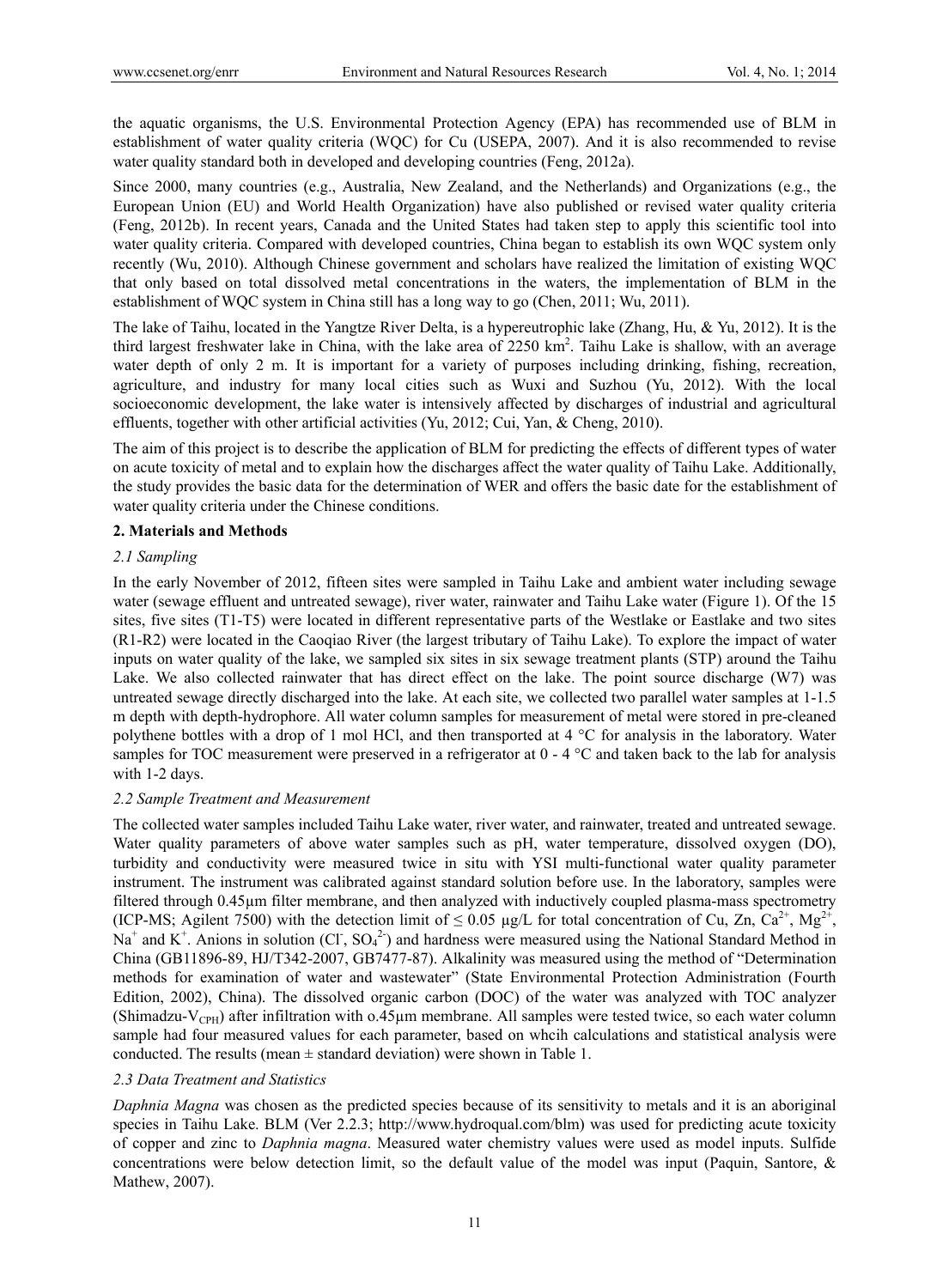Correlation analysis was conducted to determine the relationship between any two variables. Data calculation and statistics were performed with SPSS 16.0 (USA) software and Sigma Plot 10.0. Spatial distribution figure of sampling sites was performed with Golden Software Surfer 8.0.



Figure 1. Sampling sites in the current study (Triangles sites, dots important cities near the lake; W1-W6 sites, six sewage treatment plants; W7 site, untreated sewage sampling point; W8 site, rainwater sampling point)

#### **3. Results and Discussion**

#### *3.1 Characterization of Waters Into Taihu Lake*

A summary of the analytical and statistical data for five types of water were presented in Table 1. The five types of water exhibited alkaline pH value in the range of 7.30 to 8.60 with an overall mean of 8.00. The high mean value of pH (8.56) was found in Taihu Lake water. The DOC concentration of five types of water ranged from 14.97 to 154.25 mg/L with a mean of 35.33 mg/L. The large variation of DOC concentration may be mainly attributed to artificial and industrial contamination prevailing in this area. The high mean value of DOC concentration (62.29 mg/L) was found in the untreated sewage, which collected from sewage treatment plants (STP) near Taihu Lake. Research indicated that urban wastewater was mainly from kitchen wastewater, flushing and washing wastewater (Hu & Lian, 2012), containing high soluble nutrients and organic matters (OMs). We measured DOC to characterize OMs in the laboratory. The mean DOC concentration followed the order of untreated sewage > rainwater > Taihu Lake > river water > sewage effluent.

In this study, rainwater had the lowest mean value of cation concentration and anion concentration, and Taihu Lake followed by. Calcium concentration (43.37  $\pm$  24.22 mg/L) and sodium concentration (122.32  $\pm$  96.87 mg/L) of untreated sewage were higher than other four types of water. Sewage effluent had higher anion concentration, magnesium concentration (7.86  $\pm$  1.85 mg/L) and potassium concentration (9.64  $\pm$  0.84 mg/L) than untreated seage and other types of water. The mean value of alkalinity and hardness were in the order of untreated sewage > sewage effluent > river > Taihu Lake > rainwater. The values for most of the parameters in the rainwater were found to be much lower than the other types of water, which indicated that rainwater had less impacts compared with other types of water. High levels of TN and TP were generally found in untreated sewage (22.95 to 35.66) mg/L; 0.89 to 2.49 mg/L). After untreated sewage discharged into Taihu Lake, the high level of TN and TP contributed to high eutrophication level in Taihu Lake and impaired Taihu Lake ecological function. ANOVA also revealed significant spatial differences for alkalinity, hardness, sodium, total nitrogen (TN), total phosphorus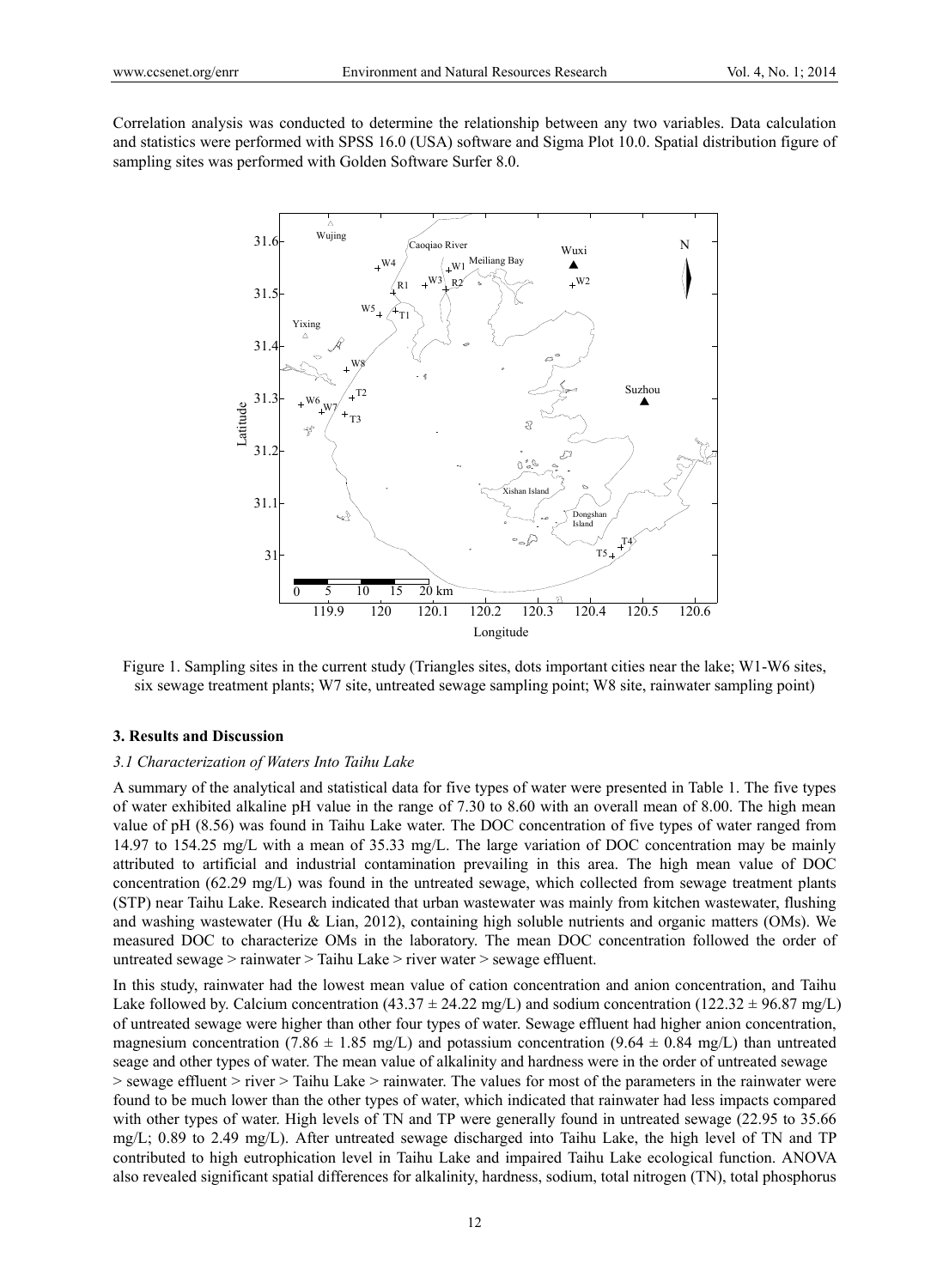(TP), pH and potassium ( $p < 0.05$ ) but no significant differences for temperature. According to this work, Taihu Lake had lower water quality than the other three types of water with the exception of rainwater.

| <b>Sites</b>     | $T (^{\circ}C)$    | $pH^a$          | $TN^a$ , mg/L      | $TP^a$ , mg/L<br>$DOC^a$ , mg/L |                                  | $Ca^{2+a}$ , mg/L              | $Mg^{2+a}$ , mg/L |
|------------------|--------------------|-----------------|--------------------|---------------------------------|----------------------------------|--------------------------------|-------------------|
| Untreated sewage | 20.3               | $7.83 \pm 0.57$ | $27.65 \pm 4.70$   | $2.16 \pm 1.36$                 | $62.29 \pm 49.73$                | $43.37 \pm 24.22$              | $7.86 \pm 1.85$   |
| Sewage effluent  | 21.0               | $7.48 \pm 0.44$ | $15.33 \pm 8.98$   | $0.28 \pm 0.18$                 | $21.71 \pm 5.19$                 | $41.26 \pm 10.75$              | $8.66 \pm 5.19$   |
| Taihu Lake       | 19.5               | $8.56 \pm 0.20$ | $2.84 \pm 1.85$    | $0.073 \pm 0.057$               | $27.96 \pm 9.41$                 | $28.77\pm4.80$                 | $6.12 \pm 0.56$   |
| River water      | 19.8               | $7.90 \pm 0.12$ | $7.35 \pm 2.67$    | $0.069 \pm 0.010$               | $27.34 \pm 0.34$                 | $31.27 \pm 1.60$               | $6.35 \pm 0.33$   |
| Rainwater        | 20.2               | $8.10\pm0.18$   | $3.50 \pm 1.57$    | $0.050 \pm 0.011$               | $33.08 \pm 1.60$                 | $4.51 \pm 0.88$                | $0.39\pm0.10$     |
| <b>Sites</b>     | $Na^{+a}$ , mg/L   | $K^{+a}$ , mg/L | $SO_4^{2-a}$ ,mg/L | $Cl-a$ , mg/L                   | $ALK^b$ , mgCaCO <sub>3</sub> /L | Hardness <sup>b</sup> , $mg/L$ | $S^c$ , mg/L      |
| Untreated sewage | $122.32\pm96.87$   | $9.64 \pm 0.84$ | $92.71 \pm 80.89$  | $125.29 \pm 76.19$              | $343.71 \pm 97.76$               | $219.29 \pm 68.89$             | N.D               |
| Sewage effluent  | $109.99 \pm 77.43$ | $10.15\pm3.54$  | $163.50\pm126.71$  | $150.67 \pm 78.01$              | $178.97\pm101.00$                | $210.33\pm41.18$               | N.D               |
| Taihu Lake       | $38.30 \pm 7.40$   | $3.84\pm0.27$   | $70.00 \pm 13.66$  | $73.60 \pm 15.73$               | $95.32 \pm 12.61$                | $148.60\pm19.11$               | N.D               |
| River water      | $41.53\pm8.55$     | $4.07 \pm 0.34$ | $86.00 \pm 19.63$  | $70.50 \pm 8.66$                | $161.50 \pm 12.12$               | $161.50 \pm 12.12$             | N.D               |
| Rainwater        | $1.13 \pm 0.13$    | $0.64 \pm 0.14$ | $9.50 \pm 2.08$    | $1.28 \pm 0.61$                 | $9.87 \pm 1.02$                  | $27.97 \pm 3.57$               | N.D               |

Table 1. Physicochemical water-quality parameters

 $a$ <sup>a</sup> Chemical parameters were presented as the mean  $\pm$  standard deviation.

 $b$  Hardness and alkalinity determined as mg/L as CaCO<sub>3</sub>.

c Sulfide was not detected.



Figure 2. Metal concentration, predicted  $LC_{50}$  values of Zn and Cu in different types of water

#### *3.2 Predicted Acute Toxicity of Metals*

In this study, heavy metals Cu and Zn concentration in five types of water were in the range of 0.05 to 8.40, 1.39 to 200.5 µg/L with an overall mean of 1.91 µg/L and 32.15 µg/L, respectively. Comparison with GB3838-2002 in China showed that concentration of copper was lower than the concentration standard, but the concentration of zinc was higher than the value of standard. The high mean value of  $\text{Zn}$  (179.70  $\mu$ g/L) was found at W8 (rainwater site) which had the lowest mean value of copper, because the specific climate conditions around Taihu Lake and the particulate matter in the atmospheric air. In addition, an insignificant relationship existed between metal concentration and predicted LC<sub>50</sub> value (Figure 2). It was consistent with the research of Paquin (Paquin, Santore, & Mathew, 2007).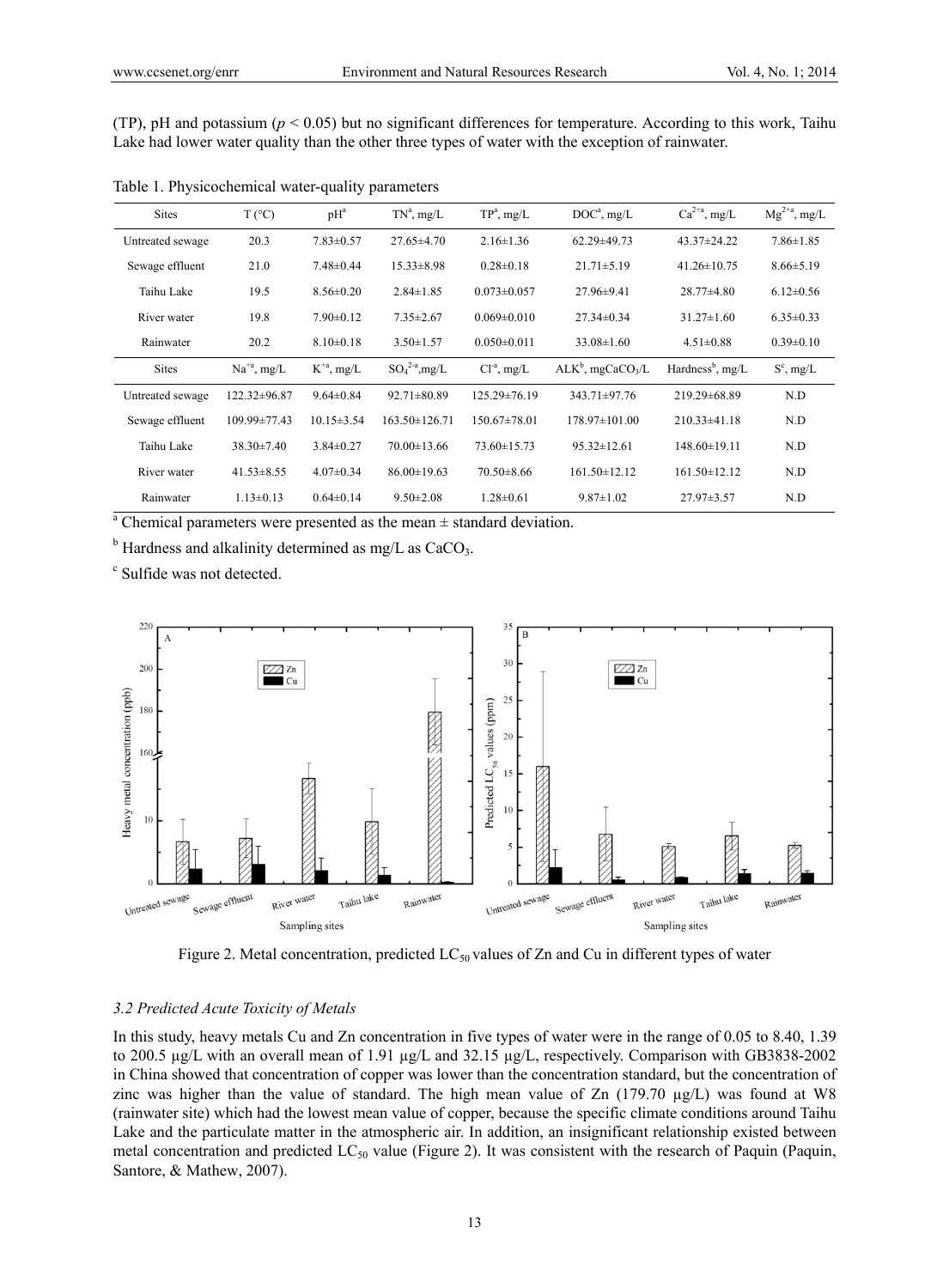Inputed the data in Table 1 into BLM to assess the influence of the factors on metal toxicity and to predict  $LC_{50}$ value of metal (Cu and Zn). Predicted LC<sub>50</sub> values of Cu in five types of water ranged from 0.32 to 4.25 mg/L with an overall mean 1.33 mg/L. The lowest mean value was showed for the sewage effluent. Taihu Lake had the medium value of predicted Cu LC<sub>50</sub>. Predicted LC<sub>50</sub> values of Zn in all types of water were in the range of 3.38 to 35.15 mg/L with a mean of 8.72 mg/L. The variation of predicted  $LC_{50}$  value of Zn mainly attributed to the difference of water quality between the five types of water. Predicted  $LC_{50}$  value of Zn were arranged in the order of untreated sewage > sewage effluent > Taihu Lake > rainwater > river water. The high mean values of predicted  $LC_{50}$  (Cu and Zn) were both found in untreated sewage which had high mean value of DOC concentration. In this study, predicted  $LC_{50}$  value of Zn was higher than the predicted  $LC_{50}$  value of Cu (Figure 2). The difference in the relative toxicity of zinc and copper was consistent with the finding in the study that gill binding constant for dissolved Zn was lower than that of dissolved Cu (Santore, 2001b). It was also consistent with the results of Galvez (1998) who had also measured a gill binding constant for zinc which was lower than the binding constants for copper as well (Yen, 2013).

### *3.3 Predicted Water Quality Criteria*

The data in Table 1 were also used to determine the site-specific water quality criteria (WQC) for Cu in effluent-impacted Taihu Lake and ambient water. Predicted WQC value and the international WQC were showed in Figure 3. Comparison between predicted WQC and WQC published by the USEPA or calculated by Australia showed that the WQC values derived in the current study were noticeably different, one order of magnitude more than the WQC published by the USEPA or calculated by Australia. The difference between predicted WQC in the present study and those published by USEPA or calculated by Australia, probably because of two factors. Firstly, they have different organism species. Comparison between Taihu Lake and the Great Lakes in the United States indicated that Taihu Lake featured different geographical conditions and had different aquatic organisms (Wu, 2012). Secondly, different methods could lead to these differences. Additionally, WQC is affected by various environment factors, such as temperature, water hardness, dissolved oxygen, and organic matters etc. We also compared the predicted WQC values determined in the current study with the regulatory values defined in the National Water Quality Standard of Surface waters (GB 3838-2002 in China) indicated that the current standards for copper provided over-protection to aquatic life. In this study, the metal concentrations (Zn:  $9.88 \pm 5.23 \mu g/L$ , Cu:  $2.08 \pm 2.03 \,\mu$ g/L) of Taihu Lake were far less than the predicted WQC values (CMC:  $430.25 \pm 207.12 \,\mu$ g/L, CCC:  $267.24 \pm 128.65$  µg/L), suggesting that Taihu Lake can protect the aquatic organisms. China attempts to develop water quality standard system, but has not comprehensive research on WQC systems so far. There is an urgent need to develop WQC system suitable for the regional of China by learning from proven international practices.



Figure 3. Comparison of predicted WQC value with international WQC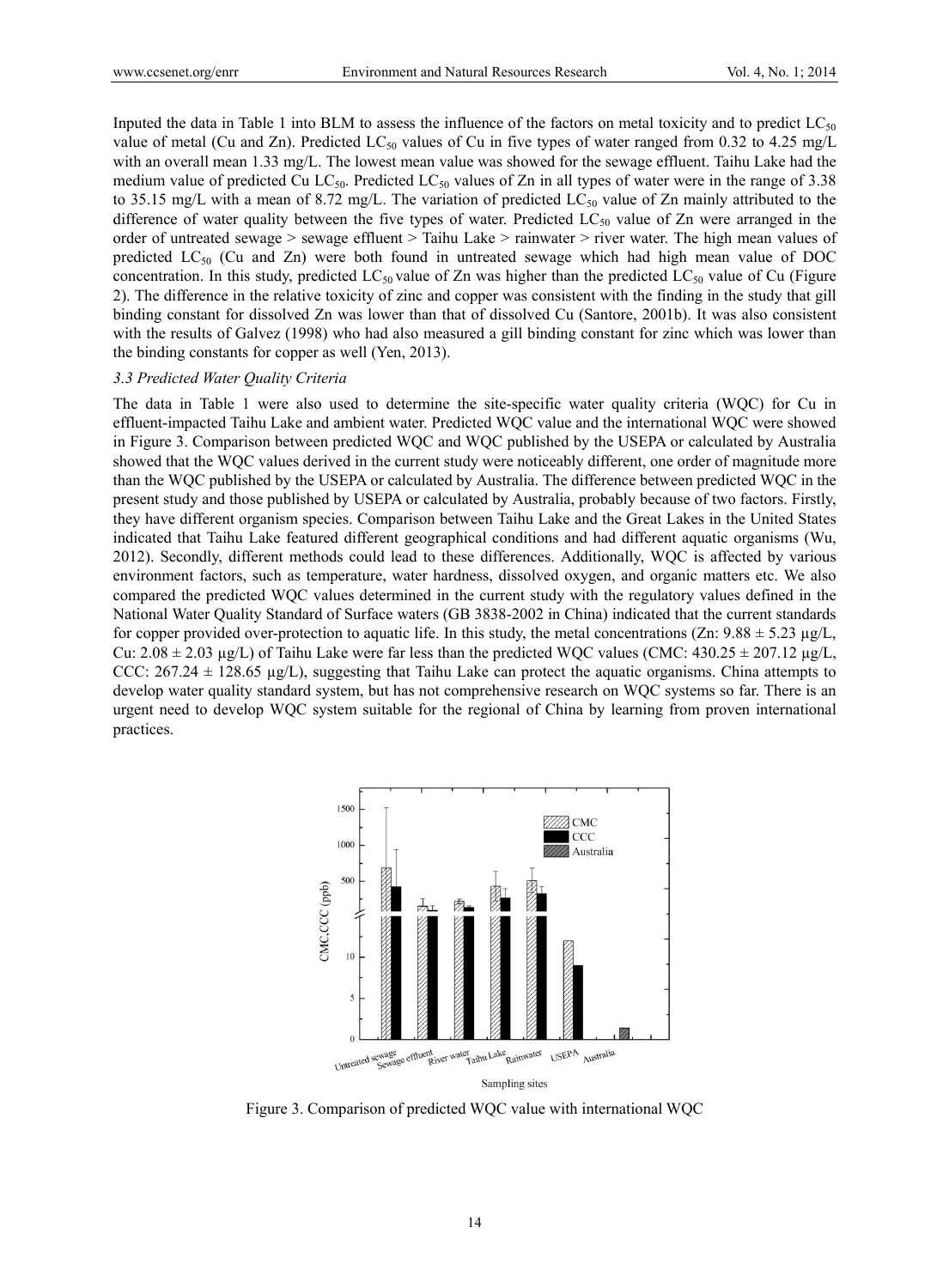|               | $LC_{50}(Cu)$ | $LC_{50}(Zn)$ | <b>CMC</b> | <b>CCC</b> | pH       | DOC                          | Alkalinity |
|---------------|---------------|---------------|------------|------------|----------|------------------------------|------------|
| $LC_{50}(Cu)$ |               | $0.905***$    | $0.973**$  | $0.973***$ | $0.331*$ | $0.846**$                    | $0.501***$ |
| $LC_{50}(Zn)$ | $0.905***$    | $\mathbf{1}$  | $0.821***$ | $0.821***$ | 0.027    | $0.927***$                   | $0.728***$ |
| <b>CMC</b>    | $0.973***$    | $0.821***$    |            | $1.000**$  | $0.381*$ | $0.756***$                   | $0.396*$   |
| <b>CCC</b>    | $0.973**$     | $0.821***$    | $1.000**$  |            | $0.381*$ | $0.756***$                   | $0.396*$   |
| $Ca^{2+}$     |               | $Mg^{2+}$     | Hardness   | $Na+$      | $K^+$    | SO <sub>4</sub> <sup>2</sup> | $Cl-$      |
| LC50(Cu)      | 0.242         | 0.051         | 0.164      | $0.428*$   | 0.128    | 0.126                        | 0.106      |
| LC50(Zn)      | $0.546**$     | $0.354*$      | $0.499**$  | $0.739**$  | $0.423*$ | $0.430**$                    | $0.439**$  |
| <b>CMC</b>    | 0.074         | $-0.057$      | $-0.002$   | 0.307      | 0.032    | 0.030                        | $-0.026$   |
| <b>CCC</b>    | 0.074         | $-0.057$      | $-0.002$   | 0.307      | 0.032    | 0.030                        | $-0.026$   |

## *3.4 Effect of Water Parameters on Acute Metal Toxicity*

Table 2. The correlation between the predicted  $LC_{50}$  value, CMC values, CCC values and the chemistry parameters

\* Correlation is significant at the 0.05 level (1-tailed).

\*\*Correlation is significant at the 0.01 level (1-tailed).

Correlation analysis (Table 2) showed that significant relationship existed among predicted Zn  $LC_{50}$  and chemical parameters except for pH, indicating that almost all parameters had significant effects on Zn acute toxicity. But a significant effect of pH on Cu acute toxicity was also found. The effects of these water chemistry characteristics on metal acute toxicity were consistent with those found in previous researches (Santore, 2001b; Ryan, Tomasso, & Klaine, 2009; Kozlova, Wood, & McGeer, 2009). These studies indicated that the competition with cation  $(Ca^{2+}, Mg^{2+}, K^+$  and Na<sup>+</sup>) could decrease the dissolved metal toxicity and the anions  $(Cl^-, SO_4^{\,2-})$ could bind with the dissolved metal decrease the acute toxicity. Compared with the study of typical Chinese river (Wang, 2012), the chemistry parameters of Taihu Lake were significantly higher than typical rivers, especially DOC, alkalinity. These parameters seriously affect the metal acute toxicity. Thus, the predicted  $LC_{50}$  (1.38±0.59 mg/L) value was higher than the Yellow River (0.42 mg/L) (Wang, 2012). Then the current study was suggestive of the importance of water chemistry on the bioavailability of metal in Taihu Lake, but a more systematic test for the effects of various water-chemistry characteristics on metal toxicity in freshwaters was necessary.

#### 3.4.1 Effect of DOC on Acute Metal Toxicity

Correlation analysis showed that significant relationship existed between predicted  $LC_{50}$  value and DOC concentration, indicating that DOC concentration had highly significant effects on acute toxicity of metal. Meanwhile, a significant relationship existed among CMC, CCC and  $LC_{50}$ , DOC concentration (Table 2). A notable trend predicted  $LC_{50}$  value increased with the increase of DOC concentration. The magnitude sequence of zinc acute toxicity to *Daphnia magna* in different water was sewage effluent > river water > Taihu Lake > rainwater > untreated sewage (Figure 4A). This finding was in agreement with that for Lake Superior water (Erickson, Benoit, & Mattson, 1987). In this study, untreated sewage, which had the highest DOC concentration that had the highest  $LC_{50}$  values for metals. The predicted  $LC_{50}$  increased in response to DOC addition because more Metal-DOC complexes resulted in reducing metal activity. Research showed that Zn-DOC complexes were dependant of the active sites of the organic matter (Liu, Wang, & Tang, 1996). DOC also could directly bind with Cu and had a direct impact on prediction of metal acute toxicity (Kozlova, Wood, & McGeer, 2009). Study indicated that if the presence of organic matters, almost all of the dissolved metal were present in the form of stable-species organic complexes without toxicity (Liu, Wang, & Tang, 1996). After the treatment process of plants, the sewage effluent discharged into the river and it flowed through the river into the lake. The effluent also played a material role for water quality of Taihu Lake. Studies indicated that input of pollutants from the river was a major source of pollution in Taihu Lake (Yan, 2011). Taihu Lake sampling sites near the shore. The fishery activities and direct water (sewage effluent etc.) had significantly influences in Taihu Lake.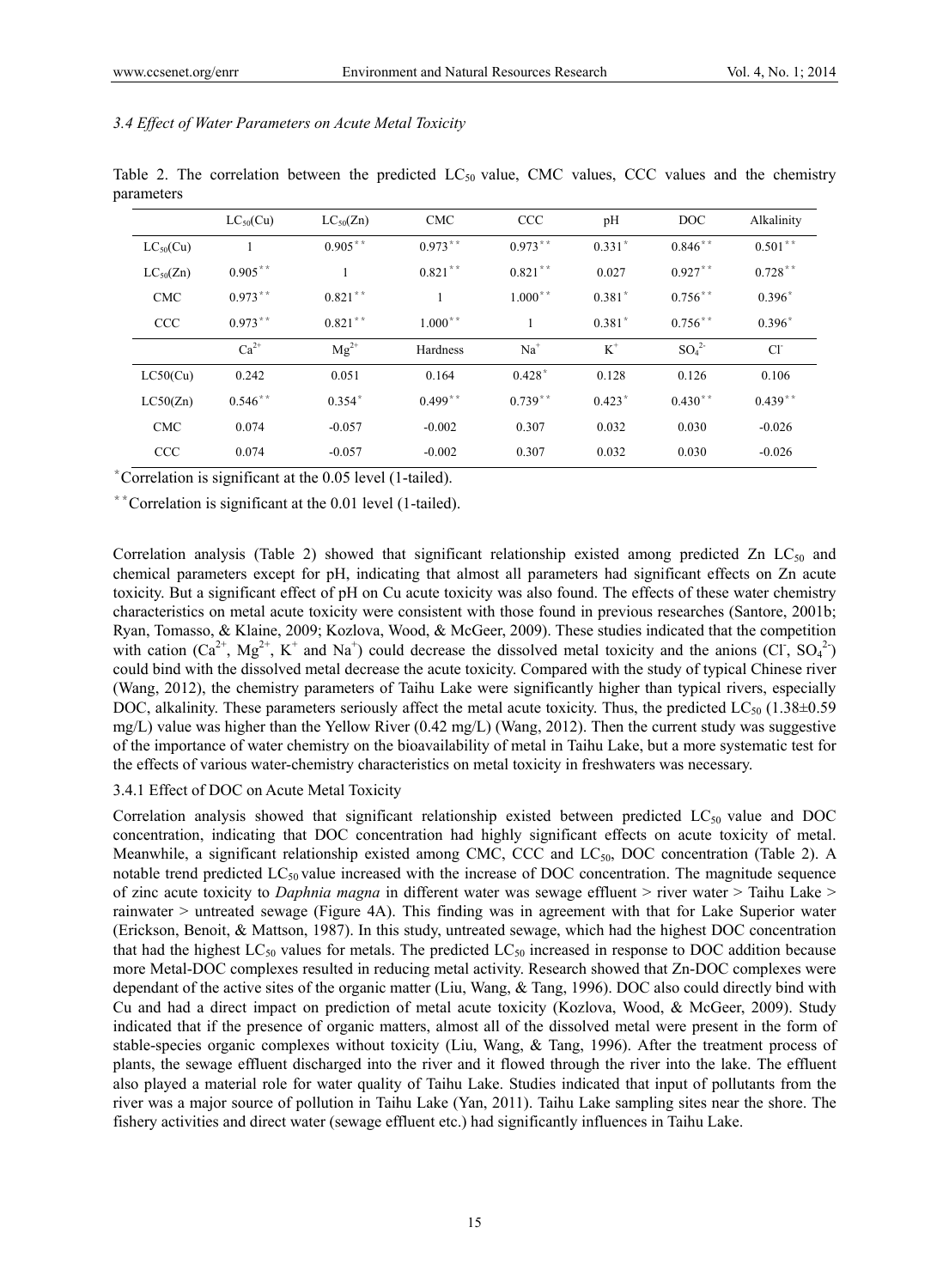

Figure 4. Effect of DOC on acute metal toxicity

#### 3.4.2 Effect of Alkalinity on Acute Metal Toxicity

Correlation analysis also showed that significant relationship existed between predicted  $LC_{50}$  value and alkalinity, which indicated that alkalinity had an important effect on acute toxicity of metal. Untreated sewage had the highest predicted  $LC_{50}$  value (Cu and Zn) which had the highest alkalinity (Figure 5). Metal could bind with several inorganic ligands, notably bicarbonate, carbonate, and hydroxide, and this reduced the metal toxicity markedly. In natural waters, metal bicarbonate complexes were dominant over the inorganic metal species (Paquin, Santore, & Mathew, 2007). For this reason, untreated sewage, with higher bicarbonate concentration, presented higher  $LC_{50}$  values than other types of water. Sewage effluent had the lowest predicted  $LC_{50}$  (Cu) which had relatively high alkalinity value (Figure 5A). This finding indicated that alkalinity was not the leading factor to acute toxicity of metal. Taihu Lake had medium value of predicted  $LC_{50}$  (Cu and Zn) with medium value of alkalinity.



Figure 5. Effect of alkalinity on acute metal toxicity

#### **4. Conclusions**

The present work employed the BLM to predict acute toxicity of metal (Cu and Zn) to *Daphnia Magna* in different types of filtered water collected from Taihu Lake and predict water quality criteria (WQC) for copper of different types of water into Taihu Lake. Taihu Lake had the medium value of predicted Cu  $LC_{50}$  and predicted  $Zn$  LC<sub>50</sub>. DOC concentration was the most significant factor for acute toxicity of metal. Comparison of predicted WQC values determined in this study with the values defined in National Water Quality Standard of Surface waters of China (GB 3838-2002) indicated that the current standards for copper provided over-protection to aquatic organisms. The study also provided the basic data for the WER research and the establishment of water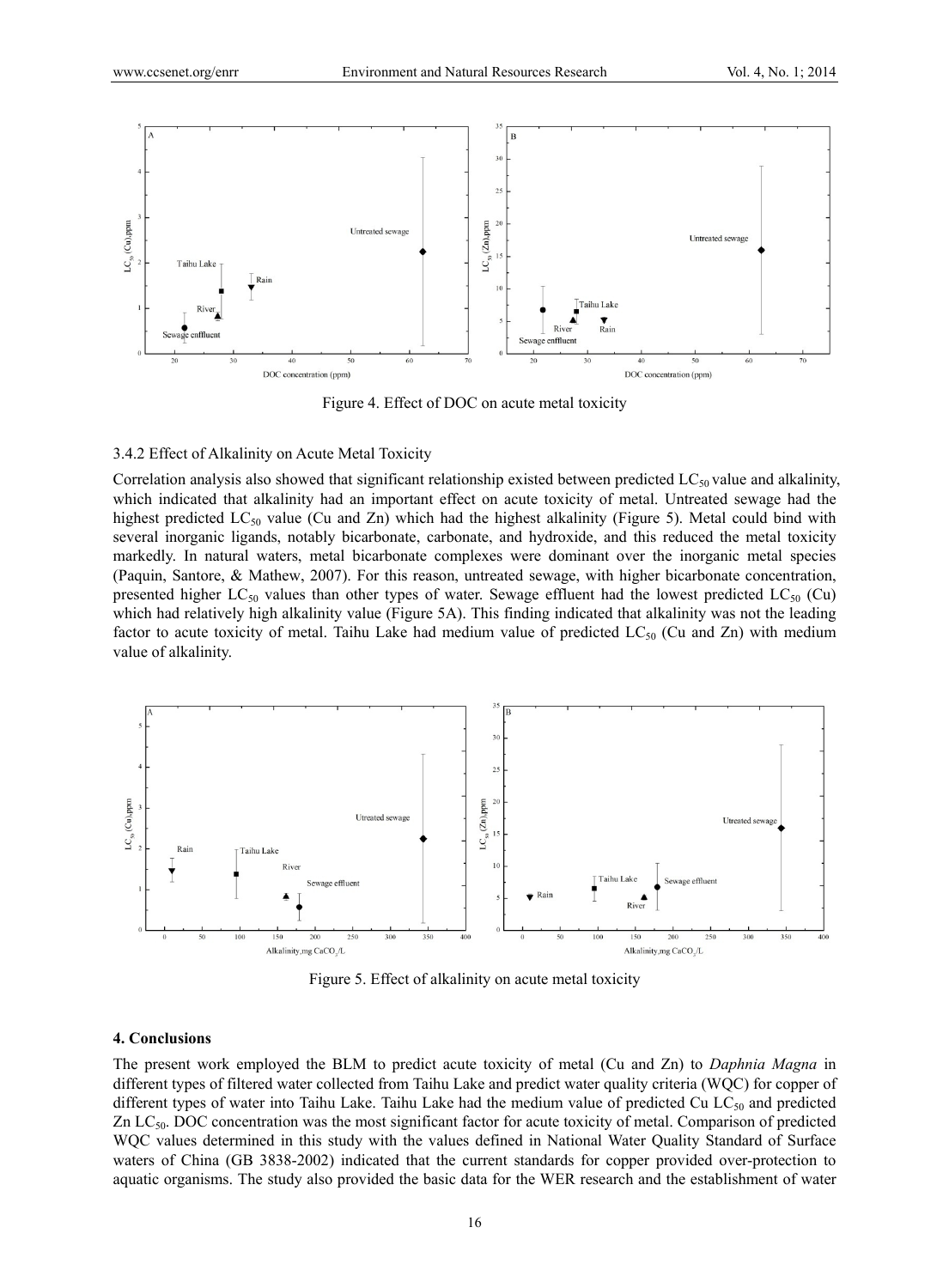quality base for China's own conditions.

#### **Acknowledgements**

This work was financially supported by Water Special Project (2012ZX07506) and NSFC (21173026).

#### **References**

- Chen, H. (2011). Dissolved organic carbon: a practical consideration in application of biotic ligand models in Chinese waters. *Environ. Sci. Technol., 45*(23), 9835-9836. http://dx.doi.org/10.1021/es203690w
- Cheng, T., & De Shamphelaere, K. (2005). Measurement and computation of zinc binding to natural dissolved organic matter in European surface waters. *Anal. Chim. Acta., 542*, 230-239. http://dx.doi.org/10.1016/j.aca.2005.03.053
- Clifford, M., & McGeer, J. C. (2010). Development of a biotic ligand model to predict the acute toxicity of cadmium to Daphnia pulex. *Aquatic Toxicology, 98*(1), 1-7. http://dx.doi.org/10.1016/j.aquatox.2010.01.001
- Cui, Y., Yan, R., & Cheng, W. (2010). Study on the Sewage Control Amount of Main Into-lake Rivers around Taihu Lake. *Environmental Monitoring and Forewarning, 5*, 34-39. http://dx.doi.org/10.3969/j.issm.1674-6732.2010.05.011
- Di Toro, D. M., & Allen, H. (2000). Biotic ligand model of the acute toxicity of metals. 1. Technical basis. *Environ. Toxicol. Chem., 20*, 2383-2396. http://dx.doi.org/10.1002/etc.5620201034
- Erickson, R., Benoit, D., & Mattson, V. (1987). *A prototype toxicity factors model for site-specific copper water quality criteria*.
- Fan W. (2002). Recent Development in Bio-toxicological Assessment of Heavy Metal in Aquatic Sediments. *Environmental Science & Technology, 25*(1), 36-39.
- Feng, C. (2012a). Biotic Ligand Models for Metals: A Practical Application in the Revision of Water Quality Standards in China. *Environmental Science & Technology, 46*, 10877-10878. http://dx.doi.org/10.1021/es303500n
- Feng, C. (2012b). Water quality criteria research and progress. *Science China Earth Sciences, 55*(6), 882-891. http://dx.doi.org/10.1007/s11430-012-4384-5
- Galvez, F. (1998). Zinc binding to the gills of rainbow trout: the effect of long-term exposure to sub-lethal zinc. *Fish Biol., 52*, 1089-1104. http://dx.doi.org/10.1111/j.1095-8649.1998.tb00957.x
- Heijerick, D. G. (2005). Development of a chronic zinc biotic ligand model for Daphnia magna. *Ecotoxicology and Environmental Safety, 62*(1), 1-10. http://dx.doi.org/10.1016/j.ecoenv.2005.03.020
- Heijerick, D. G., De Schamphelaere, K. A. C., & Janssen, C. R. (2002). Biotic ligand model development predicting Zn toxicity to the alga Pseudokirchneriella subcapitata: possibilities and limitations, Comparative Biochemistry and Physiology Part C. *Toxicology & Pharmacology, 133*(1-2), 207-218. http://dx.doi.org/10.1016/S1532-0456(02)00077-7
- Hu, S., & Lian, Z. (2012). Analysis of wastewater quality of residential areas in Chongqing. *Environmental Science & Technology, 35*(8), 117-119. http://dx.doi.org/10.3969/j.issn.1003-6504.2012.08.026
- Kozlova, T., Wood, C. M., & McGeer, J. C. (2009). The effect of water chemistry on the acute toxicity of nickel to the cladoceran Daphnia pulex and the development of a biotic ligand model. *Aquatic Toxicology, 91*(3), 221-228. http://dx.doi.org/10.1016/j.aquatox.2008.11.005
- Liu, Q., Wang, Z., & Tang, H. (1996). *Environmental Science, 17*(1), 89-92.
- Lv, Y. (2006). To predict copper toxicity in china 5 main rivers by using biotic ligand model. *Acta Scientiae Circum stantiae, 26*(12), 2080-2085.
- Meyer, J. S., R. C., Santore, & Bobbitt, J. P. (1999). Binding of Nickel and Copper to Fish Gills Predicts Toxicity When Water Hardness Varies, But Free-Ion Activity Does Not. *Environmental Science & Technology, 33*, 913-916. http://dx.doi.org/10.1021/es980715q
- Pagenkopf, G. (1983). Gill surface interaction model for tracemetal toxicity to fishes: Role of complexation, pH, and water hardness. *Environmental Science & Technology, 17*, 342-347. http://dx.doi.org/10.1021/es00112a007
- Paquin, P. R. (2000). The biotic ligand model: a model of the acute toxicity of metals to aquatic life. *Environmental Science & Policy, 3*, 175-182. http://dx.doi.org/10.1016/S1462-9011(00)00047-2